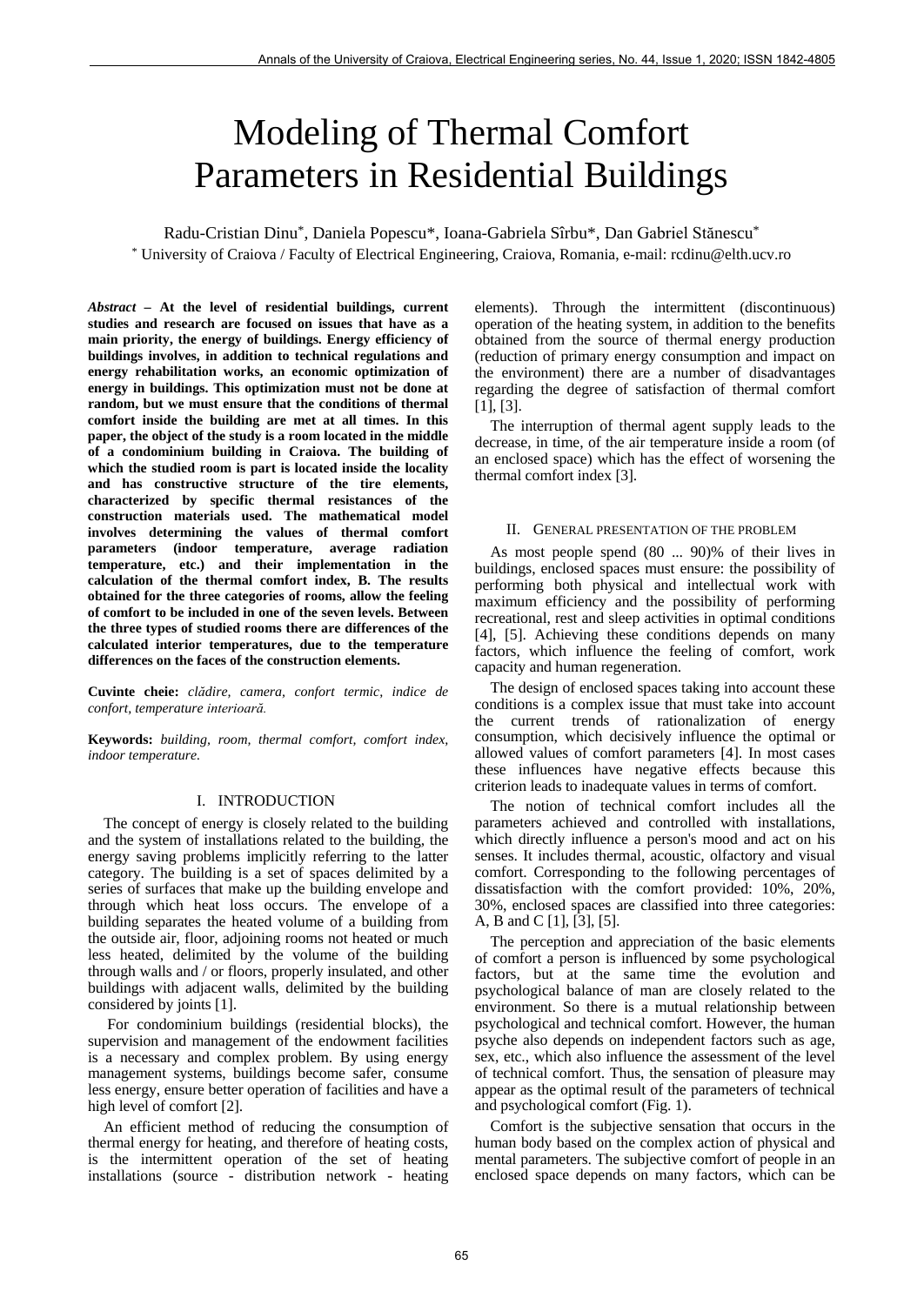grouped, according to G. Blanchere, as follows: temperature, humidity and air circulation; smell and breath, touch and touch, acoustic factors; sight and color effects; vibrations and movements of the building, special factors (solar inputs, ionisation); safety factors; factors related to the daily schedule; unforeseen dangers; economic factors [4].



Fig.1. Getting the feeling of comfort [4]

By listing the comfort factors we can see a group related to the thermal environment, called thermal comfort factors. The appearance of the subjective sensation of thermal comfort is decisively determined by the following parameters: indoor air temperature, *ti* [°C], average radiation temperature of the delimiting surfaces,  $\theta_{mr}$  [°C], relative humidity of the indoor air,  $\varphi_i$  [%] and the partial pressure of water vapors in the air, *ps* [bar], the speed of the indoor air, $v_i$ , [m/s], the heat production of the human body (labor intensity),  $i_M$  [met], the heat released, thermoregulation, thermal resistance of clothing and its influence on evaporation,  $R_{clo}$  [clo] [4].

The first four are physical parameters, and the other two are related to the human body's ability to adjust in order to maintain thermal balance. The basic factors that influence the thermal balance of the human body are: the heat produced by the body, which depends primarily on the level of activity, but is also influenced by age, sex, etc. respectively, the heat given off by the body, which depends on the clothing, but also on the other parameters listed above [5], [6].

The sensation of thermal comfort is defined as that conscious state that expresses satisfaction with the thermal environment and whose evaluation is performed using the subjective seven-level comfort scale (relation 1): +3 (very warm);  $+2$  (hot);  $+1$  (slightly warm); 0 (neutral);  $-1$ (coolness); -2 (cold); -3 (cold) [4], [6], [7]:

$$
B = C + 0.25 \cdot (t_i + \theta_{mr}) + 0.1 \cdot x - - 0.1 \cdot (37.8 - t_i) \cdot \sqrt{v_i},
$$
 (1)

where  $C$  is a constant that has the value  $-9.2$  in the cold period and  $-10.6$  in the hot period and *x* is the absolute humidity of the air inside the room,  $[g_{ap\check{a}}/kg_{aer}]$  [7].

The average radiation temperature,  $\theta_{mr}$ represents the weighted average temperature of the delimiting surfaces (horizontal and vertical walls, doors, windows, heating elements) of the studied room. From a mathematical point of view, the average radiation temperature represents a weighted average of the products of the specific surfaces  $\overline{S}_j$  [m<sup>2</sup>] and their specific temperatures,  $\theta_i$  [°C], being in fact a result of the radiation effect on a body inside the room, on hot surfaces (heating bodies) and cold surfaces (relation 2) [8]:

$$
\theta_{mr} = \frac{\sum_{j=1}^{n} S_j \cdot \theta_j}{\sum_{j=1}^{n} S_j}.
$$
 (2)

The average temperature of the interior surfaces of the construction elements (their specific temperatures) is determined by the relation 3 [5]:

$$
\theta_j = t_i - R_i \cdot \frac{t_i - t_e}{R_j},\tag{3}
$$

where  $R_i$  is the thermal resistance at the surface of the construction elements,  $[m^2K/W]$ ,  $t_e$  is the temperature of the air outside the considered space, [°C] and is the corrected thermal resistance of the construction elements delimiting the examined space,  $[m^2K/W]$ . The value of the thermal resistance at the surface of the construction elements  $R_i$ , is considered 0,125 m<sup>2</sup>K/W for all categories of vertical construction elements and respective ceilings,  $0,172 \text{ m}^2 \text{K/W}$  for floors [5], [7].

Highlighting the thermal comfort in an enclosed space (room) involves, in addition to establishing the thermal comfort index, the determination of groups of comfort indexes established in the order of their evolutions, as follows [4]: thermal stress evaluation indexes under extreme environmental conditions, which include the effect of several environmental parameters and the discomfort of ICA airflow.

*A. Thermal stress assessment indexes in extreme environmental conditions.*

With the help of thermal stress evaluation indexes, the safety limits and the tolerance time for industries where the activity takes place in environments with high temperatures can be established. This category includes: P4SR index (McArdl); ITS thermal stress index;<br>physiological effect index (Robinson); thermal physiological effect index (Robinson); thermal acceptability ratio (lonodes); the WBGT index (Yaglou and Missenard); the nomograms of Vogt and Metz etc.

The thermal stress index is standardized internationally by ISO-7243, coded WBGT (Wet Bulb Globe Temperature - wet bulb temperature of a special construction thermometer) and defined using relation 4 [9]:

$$
WBGT = 0.7 \cdot t_{\mathcal{U}} + 0.2 \cdot t_g + 0.1 \cdot t_{as} \,. \tag{4}
$$

where  $t_u$  is the temperature of the wet thermometer, [ $^{\circ}$ C],  $t_g$  is the temperature of the black globe, [ $^{\circ}$ C] and  $t_{as}$ is the temperature of the air under solar thermal charge,  $[°C]$ .

*B. Indexes that include the effect of several parameters of the environment.*

1. **The effective temperature,** established by Yaglou, is defined as the index that includes the effect of the temperature measured with the dry bulb thermometer, humidity and air movement in a single value and which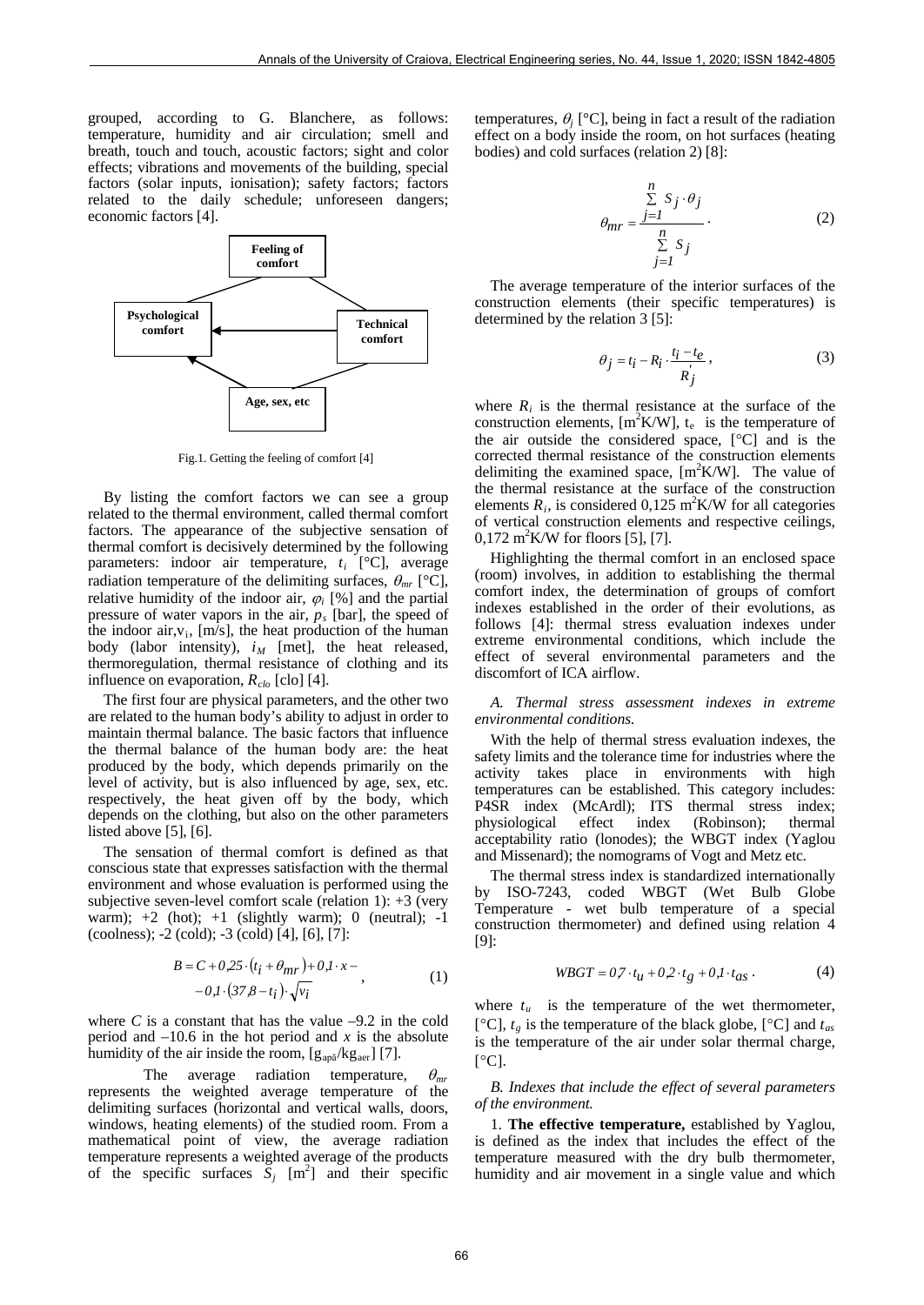produces the sensation of heat or cold felt by the human body. For low air currents  $(vi<0.15$  m/s) the effective temperature is calculated with the relation (McIntyre) [6]:

$$
t_E = 0.492 \cdot t_i + 0.19 \cdot p_s + 6.47 \,, \tag{5}
$$

2. **The resulting temperature,** established by Missenard, represents the temperature of an uniform environment, with calm air in which the air temperature is equal to the average radiation temperature and which produces a sensation equivalent to the existing environment (rel. 6) [7]. The resulting dry temperature is less sensitive to the radiation temperature and does not consider the humidity:

$$
t_R = \frac{\theta_{mr} + 3J7 \cdot t_i \cdot \sqrt{v_i}}{1 + 3J7 \cdot v_i},\tag{6}
$$

3. **The equivalent temperature** is defined as the air temperature in a room in which  $v_i=0$  and  $t_i=\theta_{mr}$  and where a black cylinder 558 mm high and 390 mm wide loses the same quantity of heat as in the surrounding environment. The surface of the cylinder is maintained at a temperature equal to the temperature of the human body by recording and compensating the energy consumed during the heat exchange with the environment [2]. This index of thermal comfort indoors can be determined by the relationship [6]:

$$
t_{ech} = 0.522 \cdot t_i + 0.478 \cdot \theta_{mr} -
$$
  
- 0.21 \cdot (37.8 - t\_i) \cdot \sqrt{v\_i}, (7)

#### *C. ICA airflow discomfort*

According to Mayer and Fanger, the discomfort of the air current, ICA, can be determined according to the degree of turbulence of the indoor air,  $T_u$  [%], the speed of movement of the indoor air, *vi* [m/s] and the temperature of indoor air,  $t_i$  [ $°C$ ], according to relation [4]:

$$
ICA = (34 - t_i) \cdot (v_i - 0.05)^{0.62} \cdot (8)
$$
  
 
$$
\cdot (0.37 \cdot T_u \cdot v_i + 3.14)[\%]
$$
 (8)

#### III. RESULTS

The applicative part of this article consists in determining the thermal comfort indicators for a room located in a residential building, in the middle (a single exterior wall - Fig. 2), based on mathematical calculation models.



Fig. 2. Constructive Dimensions and parameters measured for the studied room.

The studied room is of the living room type, with a height of 2.5 m, and the air temperature inside the room, to satisfy the conditions of thermal comfort, being  $t_i=+20$ °C. The absolute air humidity for this category of rooms is  $x_i=7$  kg<sub>water</sub>/kg<sub>air</sub>, the air speed inside the room is 0.15 m/s and the air turbulence coefficient  $T<sub>u</sub>=40\%$  [9]. The room is heated by a radiator type heater with 10 elements KALOR 600/160 series, with a thermal power of 136.7 W/ element, each element having a heating surface of 0 de  $0,306$  m<sup>2</sup>, the heating agent being hot water with a temperature of 65/45°C.

The room is part of a building located inside the Municipality of Craiova, included in the second climatic zone, for which the average external temperature of calculation is considered to be  $\theta_e$ =-15°C.

The corrected thermal resistances of the perimeter construction elements were established according to the constructive structure of each type of element and the thermal characteristics of the constructive materials, resulting: exterior walls (PE),  $R_{PE} = 0.255$  m<sup>2</sup>K/W; interior walls (PI),  $R_{PI} = 0.393 \text{ m}^2 \text{K/W}$ ; ceilling (Tv),  $R_{Tv} = 0.433$  $m<sup>2</sup>$ K/W; terraces over the top floor (Tr),  $R<sub>Tr</sub>=0,269$  $m^2$ K/W; floor (Pd)  $R_{\text{Pd}}$ =0,433  $m^2$ K/W; exterior window FE),  $R_{FE} = 0,390 \text{ m}^2 \text{K/W}$ ; interior door (UI),  $R_{UI} = 0,348$ m<sup>2</sup>K/W [10].

The heat supply regime is intermittent, a regime that implies that both during the night and during the day, the supply of the heating agent will turned off [11]. During the day, we will consider an interruption of the heat supply for 7 hours. During the interruption of the heat supply, the outside air temperature is considered to remain constant ( $\theta_e$ =-15°C – Table I).

TABLE I. INDOOR AIR TEMPERATURE VARIATION WHEN INTERRUPTING THERMAL ENERGY SUPPLY [9]

|                | Indoor air temperature, $[°C]$ |                       |           |  |  |  |  |
|----------------|--------------------------------|-----------------------|-----------|--|--|--|--|
| hour           | (Measured values)              |                       |           |  |  |  |  |
|                | Ground<br>floor                | Intermediate<br>floor | Top floor |  |  |  |  |
|                | 20                             | 20                    | 20        |  |  |  |  |
|                | 19,796                         | 19,798                | 19,781    |  |  |  |  |
| $\overline{c}$ | 19,694                         | 19,698                | 19,672    |  |  |  |  |
| 3              | 19,593                         | 19,598                | 19,563    |  |  |  |  |
| 4              | 19,492                         | 19,498                | 19,455    |  |  |  |  |
| 5              | 19,391                         | 19,398                | 19,347    |  |  |  |  |
| 6              | 19,291                         | 19,299                | 19,239    |  |  |  |  |

Based on the mathematical models presented in the second part of the article (rel. 1-8), for the studied room, located at different levels, different values are obtained for the specific temperatures on the inner faces of the perimeter construction elements (table II for the located room on the ground floor, tab. III for the room located on the intermediate floor and tab. IV for the room located on the top floor), and different values of the thermal comfort index.

The hourly variation of the thermal comfort indicators is presented in figures 3 - 5, highlighting the variation curves for the thermal comfort index (Fig. 3), of the effective temperature (Fig. 4) and of the air current discomfort (Fig. 5).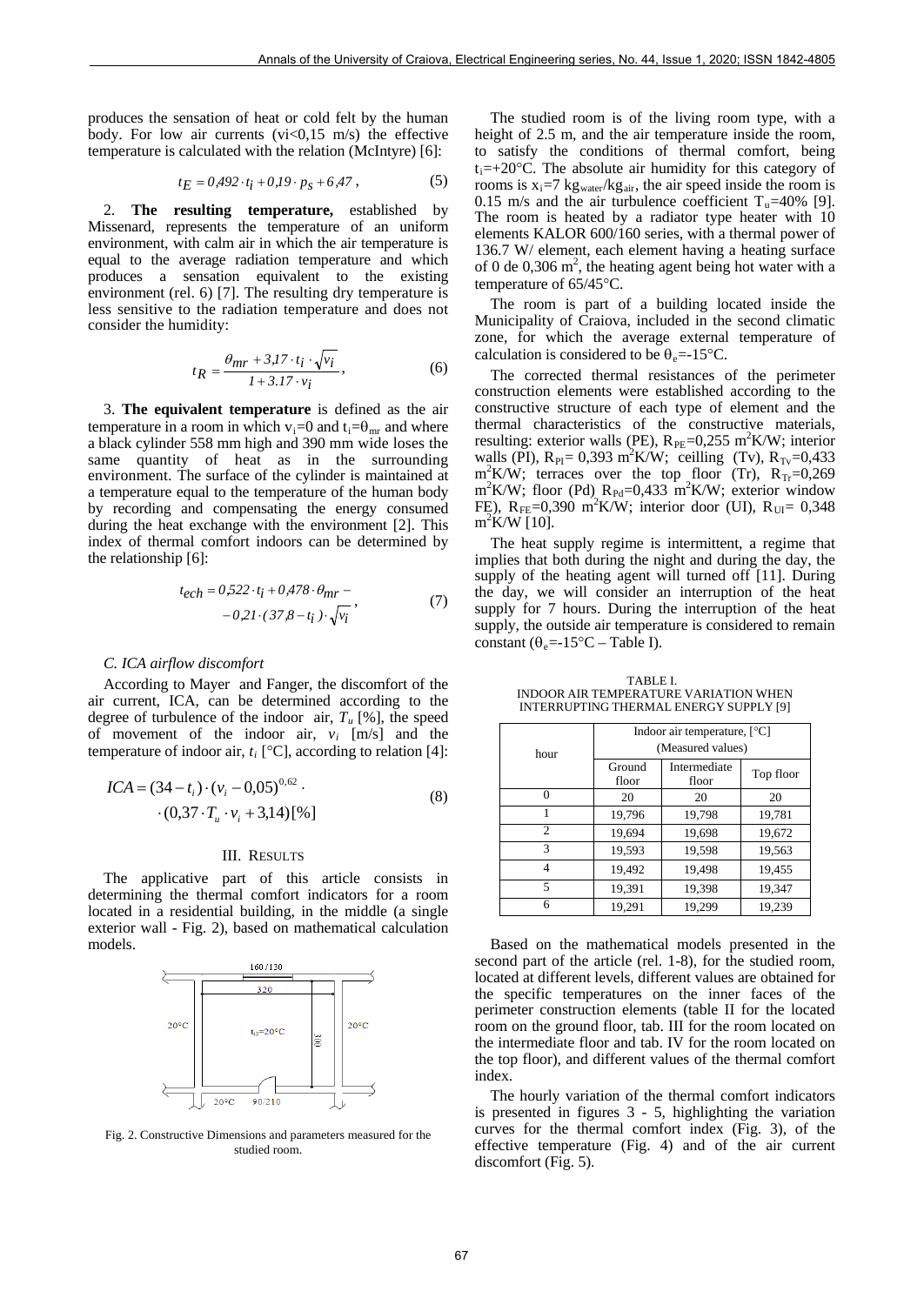|                                                                                          | Heat supply shutdown time, [h]                                                |         |         |         |         |         |         |  |  |
|------------------------------------------------------------------------------------------|-------------------------------------------------------------------------------|---------|---------|---------|---------|---------|---------|--|--|
| Parameter/                                                                               | $\Omega$                                                                      |         | 2       | 3       | 4       | 5       | 6       |  |  |
| symbol/U.M.                                                                              | Variation of indoor air temperature as a function of the heat supply shutdown |         |         |         |         |         |         |  |  |
|                                                                                          | time, $[^{\circ}C]$                                                           |         |         |         |         |         |         |  |  |
|                                                                                          | 20                                                                            | 19,796  | 19,694  | 19,593  | 19,492  | 19,391  | 19,291  |  |  |
| Temperature on the inside of the FE, $\theta_{FE}$ , [°C] (rel. 3)                       | 8,78                                                                          | 8,64    | 8,57    | 8,51    | 8.44    | 8,37    | 8,30    |  |  |
| Temperature on the inside of the PE, $\theta_{PE}$ , [°C] (rel.3)                        | 2,82                                                                          | 2,72    | 2,67    | 2,62    | 2,57    | 2,51    | 2,46    |  |  |
| Temperature on the inner faces of the interior construction elements,<br>$[°C]$ (rel. 3) | 20                                                                            | 19,796  | 19,694  | 19,593  | 19,492  | 19,391  | 19,291  |  |  |
| The temperature on the inside of the floor, $\theta_{\text{Pd}}$ , [°C] (rel. 3)         | 17,18                                                                         | 17,05   | 16,98   | 16.92   | 16,85   | 16,79   | 16,72   |  |  |
| Temperature on the inside of the ceiling, $\theta_{\text{Tv}}$ , [°C] (rel. 3)           | 20                                                                            | 19,855  | 19,782  | 19,710  | 19,638  | 19,567  | 19,495  |  |  |
| Temperature on the heater                                                                | 55                                                                            | 19,796  | 19.694  | 19.593  | 19.492  | 19,391  | 19,291  |  |  |
| $\theta_{\text{C}i}$ , [ <sup>o</sup> C]                                                 |                                                                               |         |         |         |         |         |         |  |  |
| Average radiation temperature, $\theta_{mr}$ , [°C] (rel. 2)                             | 19,16                                                                         | 16,98   | 16,89   | 16,81   | 16,73   | 16,65   | 16,57   |  |  |
| Thermal comfort index, B (rel. 1)                                                        | 0,60                                                                          | 0.00    | $-0.05$ | $-0.10$ | $-0.15$ | $-0.20$ | $-0,25$ |  |  |
| The sensation felt                                                                       | Neutral/slightly<br>warm                                                      | neutral | neutral | neutral | neutral | neutral | neutral |  |  |
| Equivalent temperature, $t_{\text{ech}}$ , [°C] (rel. 7)                                 | 18,15                                                                         | 16,98   | 16,88   | 16,78   | 16,68   | 16,58   | 16,48   |  |  |
| The resulting temperature, $t_R$ [°C] (rel. 6)                                           | 29,62                                                                         | 27,98   | 27,84   | 27,70   | 27,56   | 27,42   | 27,28   |  |  |
| Effective temperature,, $t_E$ , [ $^{\circ}$ C] (rel. 5)                                 | 16.31                                                                         | 16,21   | 16,16   | 16,11   | 16,06   | 16,01   | 15,96   |  |  |
| The discomfort of the air current, ICA, [%] (rel. 8)                                     | 10,62                                                                         | 10,77   | 10,85   | 10,93   | 11,01   | 11,08   | 11,16   |  |  |

### TABLE II VARIATION OF THERMAL COMFORT INDICES INSIDE THE ROOMS LOCATED ON THE GROUND FLOOR, WHEN NO HEAT IS SUPPLIED

TABLE III VARIATION OF THERMAL COMFORT INDICES INSIDE THE ROOMS LOCATED ON THE INTERMEDIATE FLOOR, WHEN NO HEAT IS SUPPLIED

|                                                                                          | Heat supply shutdown time, [h]                                                                                   |                  |                                               |        |                              |         |         |  |  |
|------------------------------------------------------------------------------------------|------------------------------------------------------------------------------------------------------------------|------------------|-----------------------------------------------|--------|------------------------------|---------|---------|--|--|
| Parameter/                                                                               | $\Omega$                                                                                                         |                  | 2                                             | 3      | 4                            | 5.      | 6       |  |  |
| symbol/U.M.                                                                              | Variation of indoor air temperature as a function of the heat supply shutdown time, $\lceil \, \text{°C} \rceil$ |                  |                                               |        |                              |         |         |  |  |
|                                                                                          | 20                                                                                                               | 19,798           | 19,698                                        | 19,598 | 19,498                       | 19,398  | 19,299  |  |  |
| Temperature on the inside of the FE, $\theta_{FE}$ , [°C] (rel. 3)                       | 8,78                                                                                                             | 8,64             | 8,58                                          | 8,51   | 8,44                         | 8,37    | 8,31    |  |  |
| Temperature on the inside of the PE, $\theta_{PE}$ , [°C] (rel. 3)                       | 2,82                                                                                                             | 2,72             | 2,67                                          | 2,62   | 2,57                         | 2,52    | 2,47    |  |  |
| Temperature on the inner faces of the interior<br>construction elements, $[°C]$ (rel. 3) | 20                                                                                                               | 19,798           | 19.698                                        | 19,598 | 19,498                       | 19,398  | 19,299  |  |  |
| The temperature on the inside of the floor, $\theta_{\text{Pd}}$ , [°C]<br>(rel. 3)      | 20                                                                                                               | 19,869           | 19,804                                        | 19,740 | 19.675                       | 19,610  | 19,546  |  |  |
| Temperature on the inside of the ceiling, $\theta_{\text{Tv}}$ , [°C] (rel. 3)           | 20                                                                                                               | 19,850           | 19,775                                        | 19,701 | 19,627                       | 19,552  | 19,478  |  |  |
| Temperature on the heater                                                                | 55                                                                                                               | 19,798           | 19,698                                        | 19.598 | 19.498                       | 19,398  | 19,299  |  |  |
| $\theta_{C,i}$ , [ <sup>o</sup> C]                                                       |                                                                                                                  |                  |                                               |        |                              |         |         |  |  |
| Average radiation temperature, $\theta_{mr}$ , [°C] (rel. 2)                             | 19,99                                                                                                            | 19,80            | 19,71                                         | 19,61  | 19,52                        | 19,43   | 19,34   |  |  |
| Thermal comfort index, B (rel. 1)                                                        | 0,81                                                                                                             | 0,70             | 0,65                                          | 0,60   | 0.55                         | 0,49    | 0,44    |  |  |
| The sensation felt                                                                       | slightly<br>warm                                                                                                 | slightly<br>warm | Slightly<br>neutral/<br>slightly warm<br>warm |        | neutral/<br>slightly<br>warm | neutral | neutral |  |  |
| Equivalent temperature, $t_{\rm ech}$ , [ $^{\circ}$ C] (rel. 7)                         | 18,55                                                                                                            | 18,34            | 18,23                                         | 18,13  | 18,02                        | 17,92   | 17,81   |  |  |
| The resulting temperature, $t_R$ [°C] (rel. 6)                                           | 30,19                                                                                                            | 29,89            | 29,75                                         | 29,60  | 29,45                        | 29,31   | 29,16   |  |  |
| Effective temperature,, $t_E$ , [ $^{\circ}$ C] (rel. 5)                                 | 16,31                                                                                                            | 16,21            | 16,16                                         | 16,11  | 16,06                        | 16,02   | 15,97   |  |  |
| The discomfort of the air current, ICA, [%](rel. 8)                                      | 10,62                                                                                                            | 10,77            | 10,85                                         | 10,92  | 11,00                        | 11,08   | 11,15   |  |  |

TABLE IV VARIATION OF THERMAL COMFORT INDICES INSIDE THE ROOMS LOCATED ON THE TOP FLOOR, WHEN NO HEAT IS SUPPLIED

| Parameter/                                                                               |                                                                                             | Heat supply shutdown time, [h] |        |        |        |        |        |  |  |
|------------------------------------------------------------------------------------------|---------------------------------------------------------------------------------------------|--------------------------------|--------|--------|--------|--------|--------|--|--|
|                                                                                          |                                                                                             |                                |        |        |        |        |        |  |  |
| symbol/U.M.                                                                              | Variation of indoor air temperature as a function of the heat supply shutdown time,<br>[°C] |                                |        |        |        |        |        |  |  |
|                                                                                          |                                                                                             | 19.781                         | 19.672 | 19.563 | 19.455 | 19.347 | 19,239 |  |  |
| Temperature on the inside of the FE, $\theta_{FE}$ , [°C] (rel. 3)                       | 8.78                                                                                        | 8.63                           | 8.56   | 8.49   | 8,41   | 8.34   | 8.26   |  |  |
| Temperature on the inside of the PE, $\theta_{PE}$ , [°C] (rel. 3)                       | 2,82                                                                                        | 2,71                           | 2.66   | 2,60   | 2,55   | 2.49   | 2,44   |  |  |
| Temperature on the inner faces of the interior construction<br>elements, $[°C]$ (rel. 3) | 20                                                                                          | 19.781                         | 19,672 | 19.563 | 19,455 | 19.347 | 19,239 |  |  |
| The temperature on the inside of the floor, $\theta_{\text{Pd}}$ , [°C] (rel. 3)         | 20                                                                                          | 19.86                          | 19.79  | 19.72  | 19,65  | 19.58  | 19.51  |  |  |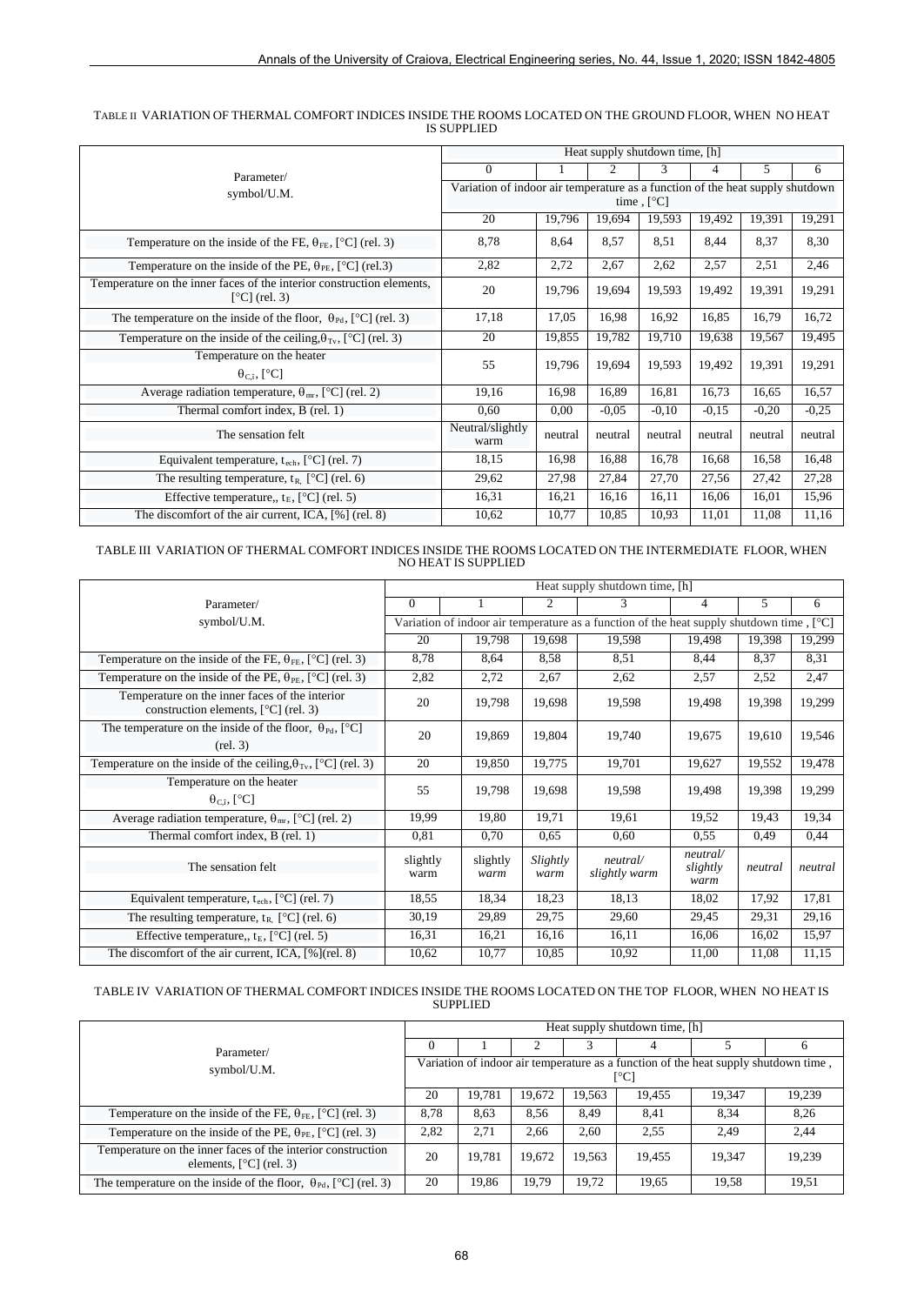| Parameter/                                                                     |                                                                                     | Heat supply shutdown time, [h] |         |         |                  |                  |              |  |  |
|--------------------------------------------------------------------------------|-------------------------------------------------------------------------------------|--------------------------------|---------|---------|------------------|------------------|--------------|--|--|
|                                                                                |                                                                                     |                                | 2       | 3       | 4                | 5                | 6            |  |  |
| symbol/U.M.                                                                    | Variation of indoor air temperature as a function of the heat supply shutdown time, |                                |         |         |                  |                  |              |  |  |
|                                                                                | [°C]                                                                                |                                |         |         |                  |                  |              |  |  |
|                                                                                |                                                                                     | 19,781                         | 19,672  | 19,563  | 19,455           | 19,347           | 19,239       |  |  |
| Temperature on the inside of the ceiling, $\theta_{\text{Tv}}$ , [°C] (rel. 3) | 9,907                                                                               | 9.751                          | 9,674   | 9,596   | 9,519            | 9,442            | 9,366        |  |  |
| Temperature on the heater                                                      | 55                                                                                  | 19,781                         | 19,672  | 19,563  | 19,455           | 19,347           | 19,239       |  |  |
| $\theta_{C,i}$ , [°C]                                                          |                                                                                     |                                |         |         |                  |                  |              |  |  |
| Average radiation temperature, $\theta_{mr}$ , [°C] (rel. 2)                   | 17,84                                                                               | 15,65                          | 15,57   | 15.48   | 15,39            | 15.30            | 15,21        |  |  |
| Thermal comfort index, B (rel. 1)                                              | 0,27                                                                                | $-0.34$                        | $-0.39$ | $-0.45$ | $-0.50$          | $-0.55$          | $-0.61$      |  |  |
| The sensation felt                                                             | neutral                                                                             | neutral                        | neutral | neutral | neutral/<br>cool | neutral/<br>cool | neutral/cool |  |  |
| Equivalent temperature, $t_{\text{ech}}$ , [ $^{\circ}$ C] (rel. 7)            | 17,52                                                                               | 16,34                          | 16,23   | 16,13   | 16,02            | 15,91            | 15,80        |  |  |
| The resulting temperature, $t_{R}$ [°C] (rel. 6)                               | 28,74                                                                               | 27,07                          | 26,92   | 26,77   | 26,62            | 26.47            | 26,32        |  |  |
| Effective temperature, $t_E$ , [ $^{\circ}$ C] (rel. 5)                        | 16,31                                                                               | 16,20                          | 16,15   | 16,10   | 16,04            | 15,99            | 15,94        |  |  |
| The discomfort of the air current, ICA, [%](rel. 8)                            | 10,62                                                                               | 10,79                          | 10,87   | 10.95   | 11,03            | 11,12            | 11,20        |  |  |



Fig. 3. Hourly variation of the thermal comfort index, B, during the interval of interruption of the heat supply, depending on the type of room, at outside temperature of -15°C: type 1 - room located on the ground floor; type 2 - room located on the intermediate floor; type 3 room located on the top floor.



Fig. 4. Hourly variation of the effective temperature, tef, during the interval of interruption of the heat supply, depending on the type of room: type 1 - room located on the ground floor; type 2 - room located on the intermediate floor; type 3 - room located on the top floor.



Fig. 5. Hourly variation of the air current discomfort, ICA, during the heat supply interruption interval, depending on the type of room: type 1 - room located on the ground floor; type 2 - room located on the intermediate floor; type 3 - room located on the top floor.

## IV. CONCLUSION

The intermittent (discontinuous) operation of heat supply systems has the main advantage of the reduction of thermal energy consumption for heating. It should be noted that, at low outdoor temperatures and for long intervals of interruption of the thermal agent supply, the thermal comfort indicators that define the climate inside an enclosure, can undergo important changes. Thus, situations may arise in which the level of thermal comfort inside the heated rooms no longer satisfies the requirements of the occupants or of a certain number of people.

An important aspect that should be emphasized is that the intermittent operating regime of heating installations is not imposed by the manufacturer / distributor of the heating agent, but by the final consumers, regardless of their nature, in order to reduce maintenance costs as much as possible.

In the case study it is observed that:

1. The thermal comfort index, B, after 6 hours of interruption of the thermal agent supply for heating varies much more emphatic, shifting from a positive value (0.81)